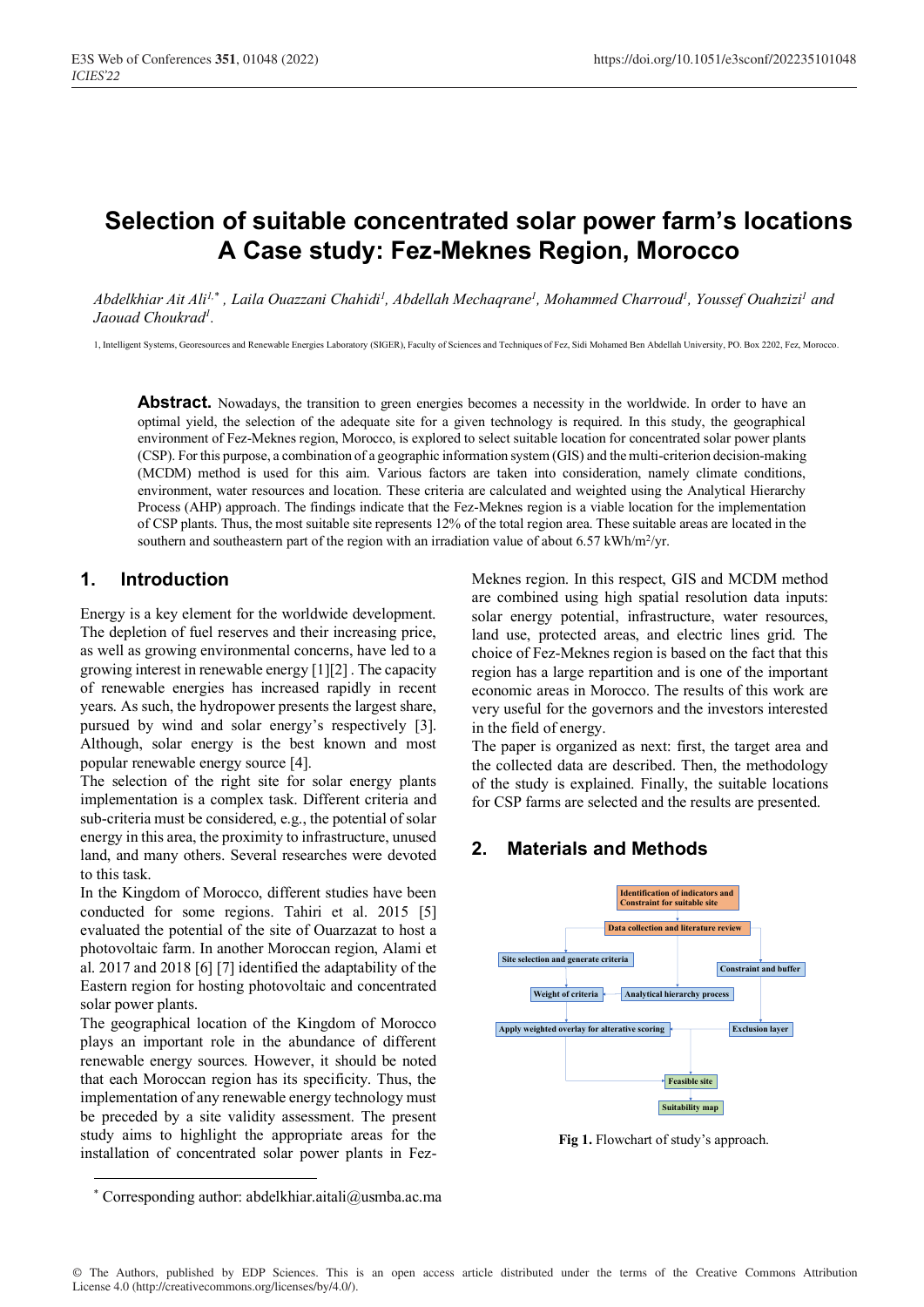Figure 1 summarizes the methodology adopted in this study. To select and identify the suitable sites for CSP farms in the region of Fez-Meknes, Morocco, four main steps are followed: (1) literature review and data collection (2) determination of the decision criteria and constraint factors (3) description and weighting of the criteria (4) combination of the constraints and weighted criteria to identify the proposed site selection.

#### **2.1.Case Study Region and Data Description**

In this study, Fez-Meknes region (figure 2) is considered. This region is located in the center north of the Kingdom of Morocco and extends over an area of about 40,075 km² that represents 5.7% of the total Kingdom area with a population density of 105.7 inhabitants per square kilometer. Figure 3 is a graphical presentation of the data used in this study [8].



**Fig. 2.** Geographical location of Fez-Meknes Region,



**Fig. 3.** Data used in this study, A: Direct Normal solar Irradiation, B: Infrastructures, C: Land use, D: Electricity grid, E: Slope, F: Aspect and G: Water resources.

#### **2.2.Multi-Criterion Decision-Making Method**

The AHP is a mathematical method created by Thomas Saaty in 1987 [9]. Which the objectives, alternatives, and criteria should be specified at the start of the AHP process. It is a valuable method for checking the consistency of the decision [10], thus decreasing the bias in the decisionmaking process. Then, M (eq. 1) It is possible to construct a pairwise comparison matrix. The matrix M of size ( $n \times$ n) where  $(p, r \& q)$  represent the relative relevance of each criterion to the others. A numerical scale from 1 to 9 is used to determine relative importance.

$$
M = \begin{vmatrix} 1 & p & q \\ 1/p & 1 & r \\ 1/q & 1/r & 1 \end{vmatrix}
$$
 (1)

After assigning the value of the interest of each criterion to the other, the criteria's weights are calculated. To normalize the matrix M, many procedures are taken: The sum of each column's values is calculated first. Following that, each entry is divided by the sum of its columns. The relative weights are then determined by taking the average of all rows. After that, the consistency ratio CR is calculated (eq.2), that presents the ratio of the consistency index CI (eq.3) devised by the random value RI (Table 1). λmax is the maximum eigenvalue for each matrix and n is the criteria number.

$$
CR = \frac{CI}{RI}
$$
 (2)

$$
CI = \frac{(\lambda \max - n)}{(n - 1)}
$$
 (3)

In this study, four criteria (climate, environment, location, and water resources) and ten factors have been defined to solve this problem. Different factors are considered to select the suitable area in Fez-Meknes region, Morocco, for implementing the CSP technology.

**Table 1.** Assigned RI values.

|  |  | <b>n</b> 1 2 3 4 5 6 7 8 9 10                         |  |  |  |
|--|--|-------------------------------------------------------|--|--|--|
|  |  | <b>RI</b> 0 0 0.58 0.90 1.12 1.24 1.32 1.41 1.45 1.49 |  |  |  |

### **3. Results and Discussion**

The AHP is used to create the pairwise comparison matrix, and the results are displayed in Table 2. The results of the pairwise comparisons are very well and consistently done, as the consistency ratio (CR) is equal to 1.8%, or less than 10 %. The criteria with their relative constraints are presented in table 3.

**Table 2.** Pairwise comparison matrix.

|                    | <b>Climate</b> | <b>Environment</b> | Water         | Local  |
|--------------------|----------------|--------------------|---------------|--------|
|                    |                |                    | resource      |        |
| <b>Climate</b>     |                |                    |               |        |
| <b>Environment</b> | 1/3            |                    | $\mathcal{D}$ |        |
| Water              | 1/5            | 1/2.               |               |        |
| resource           |                |                    |               |        |
| Local              | 1/9            | 1/5                | ⅓             |        |
| Weight             | 0.5927         | 0.2352             | 0.1155        | 0.0564 |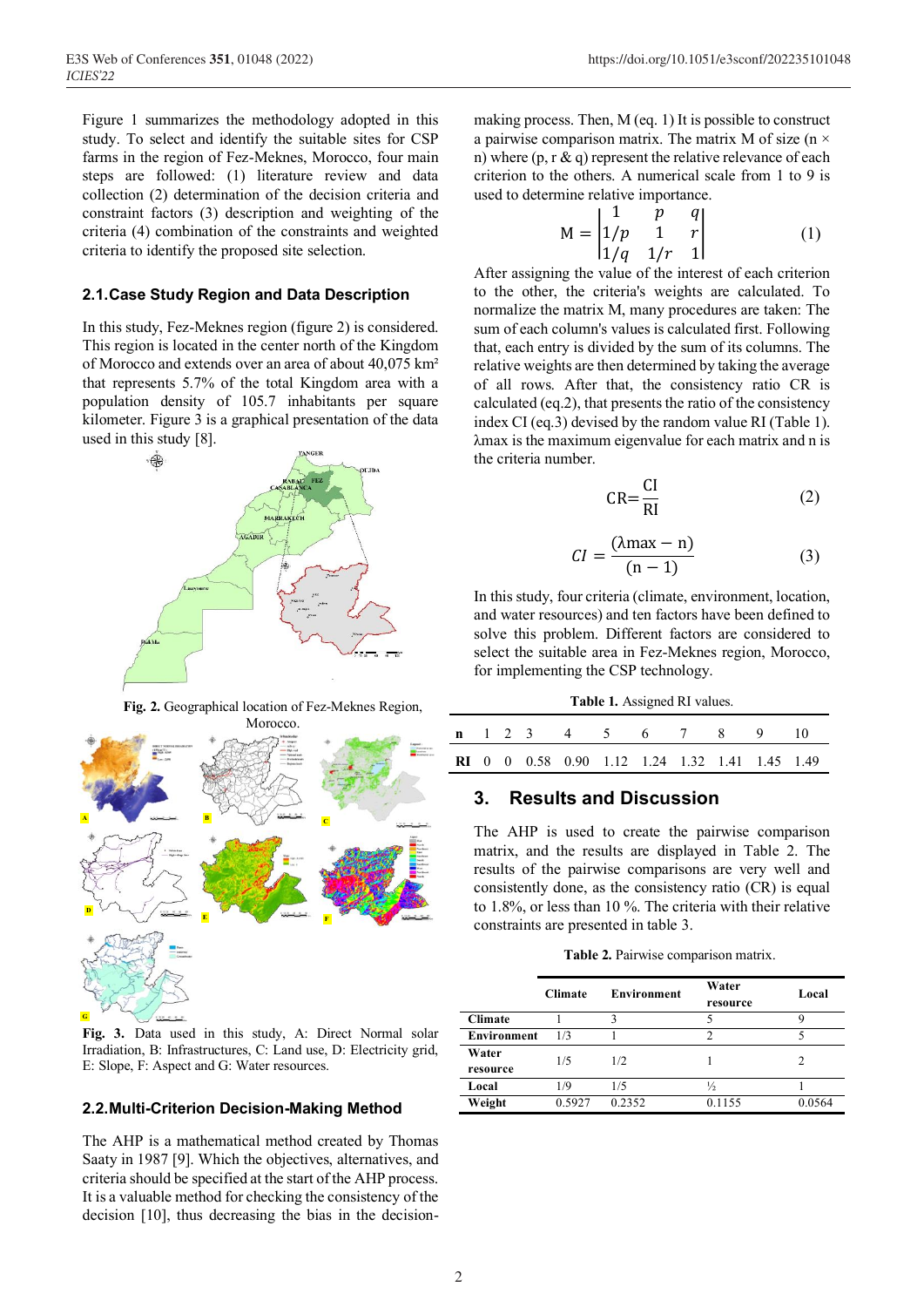| Criteria     | <b>Factors</b>                       | <b>Description</b>                                                                                      | Constraint                                                           | <b>Sources</b>                                                   |
|--------------|--------------------------------------|---------------------------------------------------------------------------------------------------------|----------------------------------------------------------------------|------------------------------------------------------------------|
| Climate      | Solar<br>radiation<br>$(kWh/m^2/yr)$ | Long-term yearly<br>average of Direct<br>Normal irradiation (DNI), from 1994 to --------------<br>2018. |                                                                      | Solargis <sup>[11]</sup>                                         |
|              | Residential area                     | Population density                                                                                      | Distance $\leq$ 3 km (for small<br>cities) and 5 km (for big cities) | Glovis [12]                                                      |
| Location     | Infrastructure                       | Road and railway                                                                                        | Distance $\leq 0.1$ km                                               | <b>Street</b><br>and<br>map<br>topography map [13]               |
|              |                                      | Airports                                                                                                | Distance $\leq$ 3 km                                                 | Datashare [14]                                                   |
|              | Electricity grid                     | Electric line transmission                                                                              | Distance $< 0.1$ km                                                  | Energydata [15]                                                  |
|              | Administrative<br>boundaries         | Region and common boundaries                                                                            |                                                                      | ArcGIS $[16]$                                                    |
|              | Slope and Aspect                     | Slope and aspect orientation                                                                            | $> 5^{\circ}$ for slopes and North for<br>orientation                | <b>DEM (USGS)[17]</b>                                            |
| Environment  | Land use                             | Agricultural land, national parks, protected<br>areas                                                   | Distance $\leq 0.5$ km                                               | <b>Street</b><br>and<br>map<br>topography map<br>$[13]$          |
|              | Dams                                 | Lac and dams                                                                                            | Distance $\leq 0.5$ km                                               | <b>Street</b><br>and<br>map<br>topography map $\lceil 13 \rceil$ |
|              | Groundwater                          | Groundwater                                                                                             |                                                                      | ArcGIS $[18]$                                                    |
| Water source | Waterway                             | Rivers                                                                                                  | Distance $\leq 0.5$ km                                               | <b>Street</b><br>and<br>map<br>topography map [13]               |

**Table 3**. Study criteria and constraint.

According to the AHP weight analysis (Table 4), the climatic criterion is the most dominating, accounting for 59.2 percent of the total weight. This makes sense because the amount of solar irradiation is precisely proportional to the amount of power produced. As a result, optimal locations for CSP farms should be in well-irradiated locales to be competitive in the solar market.

Table 4 shows the importance of each criterion and its value after the multi-criterion analysis, so the restriction values fit in the whole study.

Table 5 and figure 4 show the result of the CSP ranked suitability map, after the exclusion of all inadequate areas. The result demonstrates that the most suitable area is located in the south and southeastern of Fez-Meknes region. Areas of about 4365.00 km2 can be considered as the most suitable site,  $4347.77 \text{ km}^2$  as moderately

suitable,  $1874.04 \text{ km}^2$  as suitable,  $331.56 \text{ km}^2$  as marginally suitable and  $26852.41 \text{ km}^2$  as unsuitable. These areas are accounting, respectively, for 12%, 12%, 5%, 1% and 71% of the total land area of Fez-Meknes region.

**Table 4.** Summary of surface areas and suitability indexes for the Fez-Meknes region.

|                            | <b>Planimetric</b><br>Area $(km2)$ | Percentage |
|----------------------------|------------------------------------|------------|
| Unsuitable                 | 26852.41                           | 71%        |
| <b>Marginally suitable</b> | 331.56                             | $1\%$      |
| <b>Suitable</b>            | 1874.04                            | $5\%$      |
| <b>Moderately suitable</b> | 4347.77                            | 12%        |
| <b>Highly suitable</b>     | 4365                               | 12%        |

|  | Table 5. Criteria, weight factors and global weight factors. |  |  |  |  |  |
|--|--------------------------------------------------------------|--|--|--|--|--|
|--|--------------------------------------------------------------|--|--|--|--|--|

| <b>Criteria</b>    | Weight   | <b>Factors</b>                                   | Weight factor | <b>Global weight</b> |
|--------------------|----------|--------------------------------------------------|---------------|----------------------|
| <b>Climate</b>     | 0.592772 | Normal direct Irradiation ( $kWh/m^2/yr$ )       |               | 0.592772             |
|                    |          | Slope $(°)$                                      | 0.626703      | 0.147427             |
| <b>Environment</b> | 0.235243 | Aspect                                           | 0.279683      | 0.065793             |
|                    |          | Land use                                         | 0.093613      | 0.022022             |
|                    | 0.05647  | Distance from the road and rail networks<br>(km) | 0.635         | 0.035858             |
| Location           |          | Distance from residential (km)                   | 0.287         | 0.016207             |
|                    |          | Distance from the electricity grid (km)          | 0.078         | 0.004405             |
|                    |          | Distance from waterways (km)                     | 0.783743      | 0.090533             |
| Water source       | 0.115514 | Distance from dams (km)                          | 0.134944      | 0.015588             |
|                    |          | Distance from groundwater (km)                   | 0.081313      | 0.009393             |